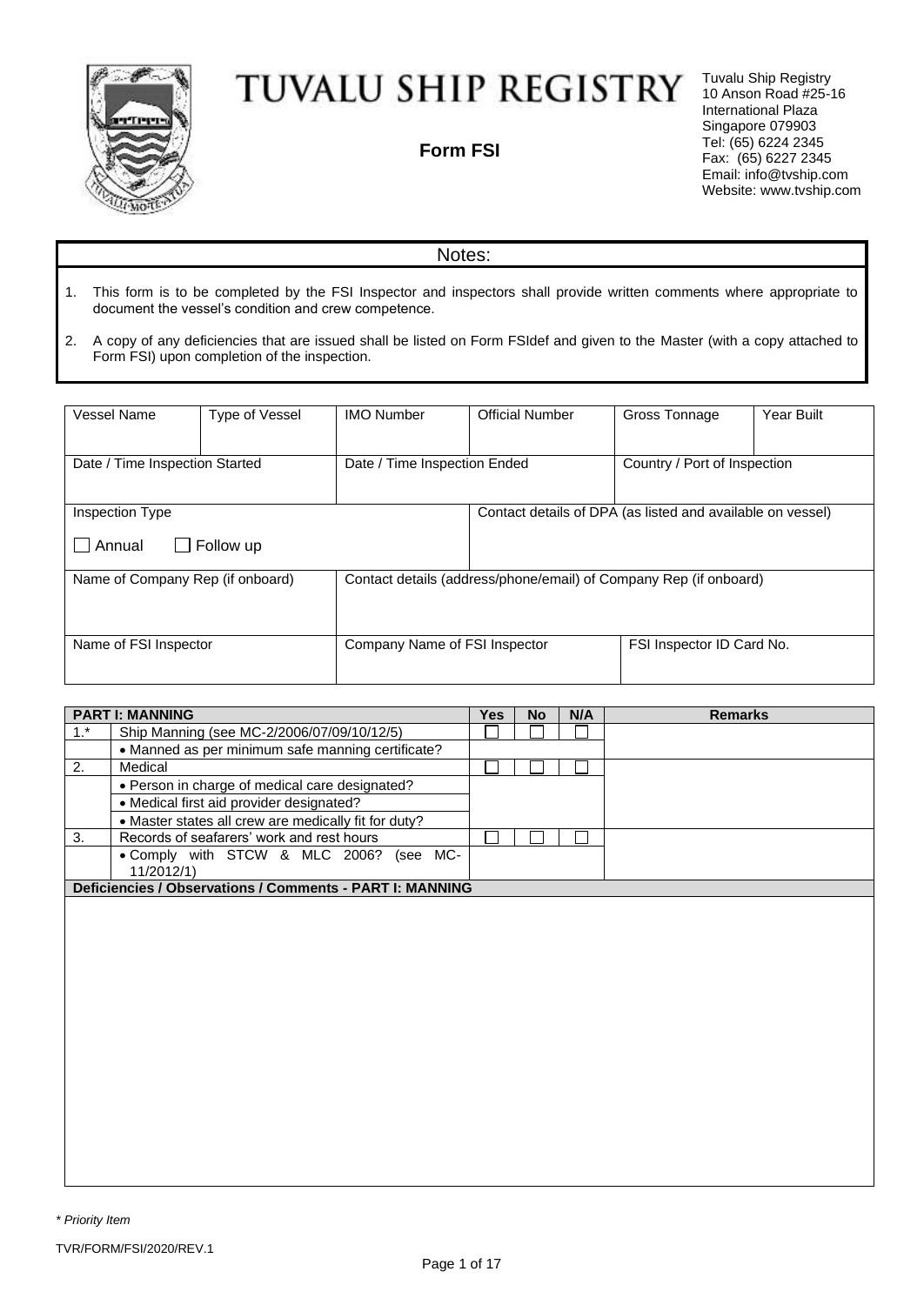|       | PART II: SAFETY MANAGEMENT SYSTEM (SMS)                                          | <b>Yes</b>    | <b>No</b> | N/A | <b>Remarks</b> |
|-------|----------------------------------------------------------------------------------|---------------|-----------|-----|----------------|
| 1.    | <b>SMS Manual and Documents</b>                                                  |               |           |     |                |
|       | • Written in language understood by crew?                                        |               |           |     |                |
|       | • Maintenance procedures complied and recorded?                                  |               |           |     |                |
|       | • Includes Plan for drills and training?                                         |               |           |     |                |
|       |                                                                                  |               |           |     |                |
|       | • Procedures for Internal Audit & Management Review?                             |               |           |     |                |
|       | • Procedures in place for contacting the company in an                           |               |           |     |                |
|       | emergency?                                                                       |               |           |     |                |
| 2.    | <b>Crew Responsibilities</b>                                                     |               |           |     |                |
|       | • Master & Officers can identify designated person?                              |               |           |     |                |
|       | • Master carrying out his/her SMS responsibilities?                              |               |           |     |                |
|       | • Crew familiar with company safety & environmental                              |               |           |     |                |
|       | protection policy?                                                               |               |           |     |                |
| 3.    | Master has completed SMS review as per ship's SMS?                               |               |           |     | Date:          |
| $4.*$ | Evidence                                                                         | $\mathcal{L}$ |           |     |                |
|       | • Ship provides SMS familiarization for new crew?                                |               |           |     |                |
|       | • Ship reports non-conformities as required by SMS?                              |               |           |     |                |
|       | • Company takes corrective action when appropriate?                              |               |           |     |                |
|       | • Ship conducts emergency drills/exercises?                                      |               |           |     |                |
|       | • Ship maintains & tests critical equipment & records                            |               |           |     |                |
|       | results in accordance with SMS?                                                  |               |           |     |                |
|       | • Equipment condition indicates effective maintenance                            |               |           |     |                |
|       | system?                                                                          |               |           |     |                |
| $5.*$ | Non-conformities - Any outstanding or overdue?                                   |               |           |     |                |
|       | Deficiencies / Observations / Comments - PART II: SAFETY MANAGEMENT SYSTEM (SMS) |               |           |     |                |
|       |                                                                                  |               |           |     |                |
|       |                                                                                  |               |           |     |                |
|       |                                                                                  |               |           |     |                |
|       |                                                                                  |               |           |     |                |
|       |                                                                                  |               |           |     |                |
|       |                                                                                  |               |           |     |                |
|       |                                                                                  |               |           |     |                |
|       |                                                                                  |               |           |     |                |
|       |                                                                                  |               |           |     |                |
|       |                                                                                  |               |           |     |                |
|       |                                                                                  |               |           |     |                |
|       |                                                                                  |               |           |     |                |
|       |                                                                                  |               |           |     |                |
|       |                                                                                  |               |           |     |                |
|       |                                                                                  |               |           |     |                |
|       |                                                                                  |               |           |     |                |
|       |                                                                                  |               |           |     |                |
|       |                                                                                  |               |           |     |                |
|       |                                                                                  |               |           |     |                |
|       |                                                                                  |               |           |     |                |
|       |                                                                                  |               |           |     |                |
|       |                                                                                  |               |           |     |                |
|       |                                                                                  |               |           |     |                |
|       |                                                                                  |               |           |     |                |
|       |                                                                                  |               |           |     |                |
|       |                                                                                  |               |           |     |                |
|       |                                                                                  |               |           |     |                |
|       |                                                                                  |               |           |     |                |
|       |                                                                                  |               |           |     |                |
|       |                                                                                  |               |           |     |                |
|       |                                                                                  |               |           |     |                |
|       |                                                                                  |               |           |     |                |
|       |                                                                                  |               |           |     |                |
|       |                                                                                  |               |           |     |                |
|       |                                                                                  |               |           |     |                |
|       |                                                                                  |               |           |     |                |
|       |                                                                                  |               |           |     |                |
|       |                                                                                  |               |           |     |                |
|       |                                                                                  |               |           |     |                |
|       |                                                                                  |               |           |     |                |
|       |                                                                                  |               |           |     |                |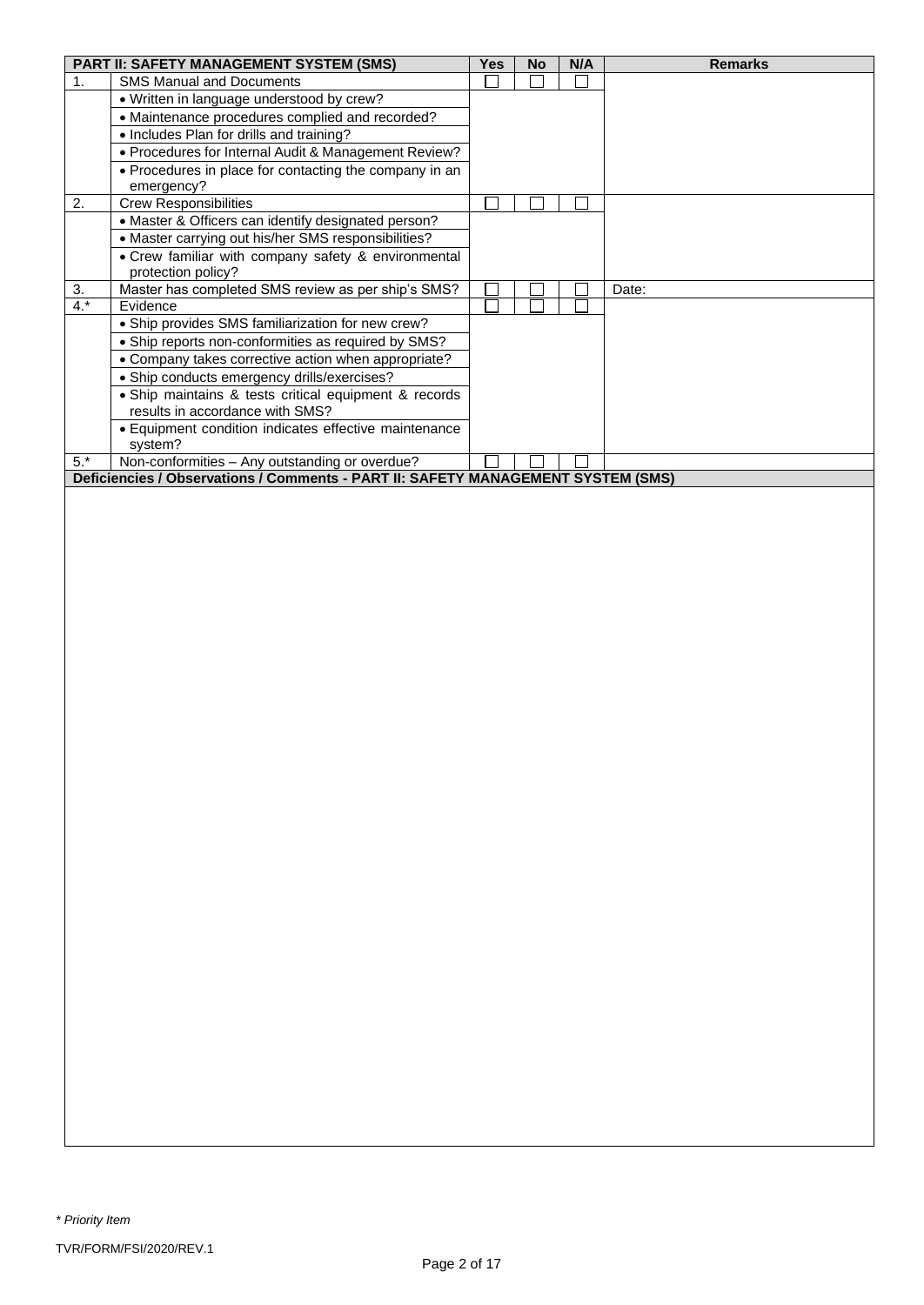|                  | <b>PART III: SECURITY</b>                                                                                                  | Yes    | No     | N/A    | <b>Remarks</b> |
|------------------|----------------------------------------------------------------------------------------------------------------------------|--------|--------|--------|----------------|
| 1.               | Vessel operates on at least the security level set by the<br>port?                                                         | $\Box$ | $\Box$ | $\Box$ |                |
| $\overline{2}$ . | Officers and crew know the ship's current security level<br>and their own duties for each level? Can crew identify<br>CSO? | $\Box$ | $\Box$ | $\Box$ |                |
| $3.*$            | Effective system of control of access to the vessel in<br>place?                                                           | $\Box$ | $\Box$ | $\Box$ |                |
| 4.               | Restricted areas of vessel marked and access<br>restricted?                                                                | $\Box$ | $\Box$ | $\Box$ |                |
| 5.               | Required security drills & annual security exercise<br>conducted?                                                          | $\Box$ | $\Box$ | $\Box$ |                |
| 6.               | SSO familiar with terminal security procedures and local<br>contact information?                                           | $\Box$ | $\Box$ | $\Box$ |                |
|                  | Deficiencies / Observations / Comments - PART III: SECURITY                                                                |        |        |        |                |
|                  |                                                                                                                            |        |        |        |                |
|                  |                                                                                                                            |        |        |        |                |
|                  |                                                                                                                            |        |        |        |                |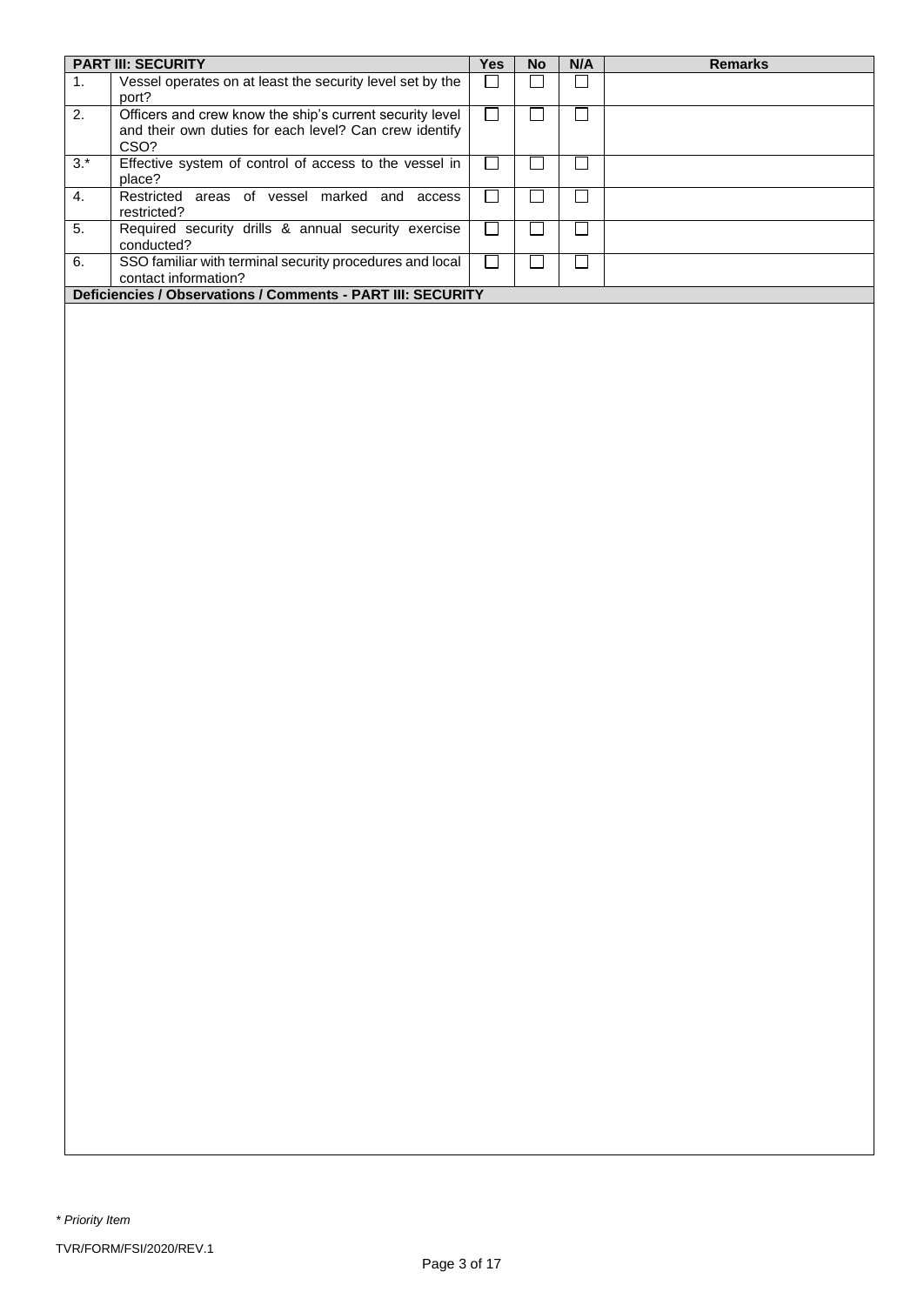|       | <b>PART IV: DRILLS AND RECORDS</b><br>(FSI Inspectors shall make an effort to hold a fire and abandon                     |            |           |        |                      |
|-------|---------------------------------------------------------------------------------------------------------------------------|------------|-----------|--------|----------------------|
|       | ship drill where practicable. In addition, the inspector should                                                           |            |           |        |                      |
|       | query the crew on emergency response scenarios such as spill                                                              | <b>Yes</b> | <b>No</b> | N/A    | <b>Remarks</b>       |
|       | response, security, or pump room or cargo hold confined space                                                             |            |           |        |                      |
|       | entry/rescue to verify crew preparedness.)                                                                                |            |           |        |                      |
| 1.    | Weekly, monthly, quarterly and annual inspections of                                                                      | $\Box$     | $\Box$    | $\Box$ |                      |
|       | safety equipment, survival craft, rescue boats and                                                                        |            |           |        |                      |
|       | launching appliances carried out and recorded?                                                                            |            |           |        |                      |
| 2.    | Required weekly emergency preparedness<br>and                                                                             | $\Box$     | $\Box$    | $\Box$ |                      |
|       | response drill or training conducted and recorded?                                                                        |            |           |        |                      |
| $3.*$ | Lifeboat Launching (see MC-11/2011/1):                                                                                    |            |           |        |                      |
|       | • Davit launched $-$ ( $\leq$ 3 months)                                                                                   |            |           |        |                      |
|       | • Freefall (launched or simulated launch) - (≤6 months)                                                                   |            |           |        |                      |
|       | (boarded) $-$ ( $\leq$ 3 months)                                                                                          |            |           |        |                      |
|       | In the case of a lifeboat arranged for free-fall launching<br>(a)                                                         |            |           |        |                      |
|       | from a height of 20m or less - at least once every 3 months<br>during an abandon ship drill the crew shall board the      |            |           |        |                      |
|       | lifeboat, properly secure themselves in their seats and                                                                   |            |           |        |                      |
|       | commence launch procedures up to but not including the                                                                    |            |           |        |                      |
|       | actual release of the lifeboat (i.e. the release hook shall                                                               |            |           |        |                      |
|       | not be released). The lifeboat shall then either be free-fall<br>launched with only the required operating crew on board, |            |           |        |                      |
|       | or lowered into the water by means of a secondary means                                                                   |            |           |        |                      |
|       | of launching with or without the operating crew on board.                                                                 |            |           |        |                      |
|       | In both cases the lifeboat shall thereafter be maneuvered                                                                 |            |           |        |                      |
|       | in the water by the operating crew. At intervals of not more                                                              |            |           |        |                      |
|       | than 6 months, the lifeboat shall either be launched by<br>free-fall with only the operating crew on board, or            |            |           |        |                      |
|       | simulated launching shall be carried out.                                                                                 |            |           |        |                      |
|       |                                                                                                                           |            |           |        |                      |
|       | In the case of a lifeboat arranged for free-fall launching<br>(b)                                                         |            |           |        |                      |
|       | from a height of more than 20m - launching by falls is<br>acceptable, provided that a simulated free-fall launch is       |            |           |        |                      |
|       | conducted at least once every 6 months.                                                                                   |            |           |        |                      |
| 4.    | Radio Log Books properly maintained? (see MC-                                                                             | ×.         |           | ΙI     |                      |
|       | 12/2011/1)                                                                                                                |            |           |        |                      |
|       | . Required daily, weekly and monthly tests of the<br>GMDSS including reserve power testing carried out?                   |            |           |        |                      |
| 5.    | Required security drills & annual security exercise                                                                       | ×          |           | ⊔      |                      |
|       | conducted?                                                                                                                |            |           |        |                      |
| $6.*$ | Emergency generator has been tested and recorded?                                                                         |            |           |        | Date of last test:   |
| $7.*$ | Fire and Abandon Ship Drills carried out?                                                                                 |            |           |        | Type of drills held: |
|       | · Senior officers and staff effectively coordinated<br>drill/response?                                                    |            |           |        |                      |
|       | . Crew familiar with emergency response duties &                                                                          |            |           |        |                      |
|       | procedures?                                                                                                               |            |           |        |                      |
|       | . Crew knowledgeable in use of ship's safety &<br>response equipment?                                                     |            |           |        |                      |
|       | · Officers & crew able to communicate in a common                                                                         |            |           |        |                      |
|       | language and work effectively as a team?                                                                                  |            |           |        |                      |
|       | • Crew donned correct personal protective equipment?                                                                      |            |           |        |                      |
|       | . Crew familiar with lowering/launching lifeboats, life                                                                   |            |           |        |                      |
|       | rafts and rescue boat?                                                                                                    |            |           |        |                      |
|       | • Crew demonstrated proper operation of "on load"                                                                         |            |           |        |                      |
|       | release gear?                                                                                                             |            |           |        |                      |
|       | · Fireman outfits properly outfitted and in good<br>condition?                                                            |            |           |        |                      |
|       | • Breathing Apparatus air bottles filled?                                                                                 |            |           |        |                      |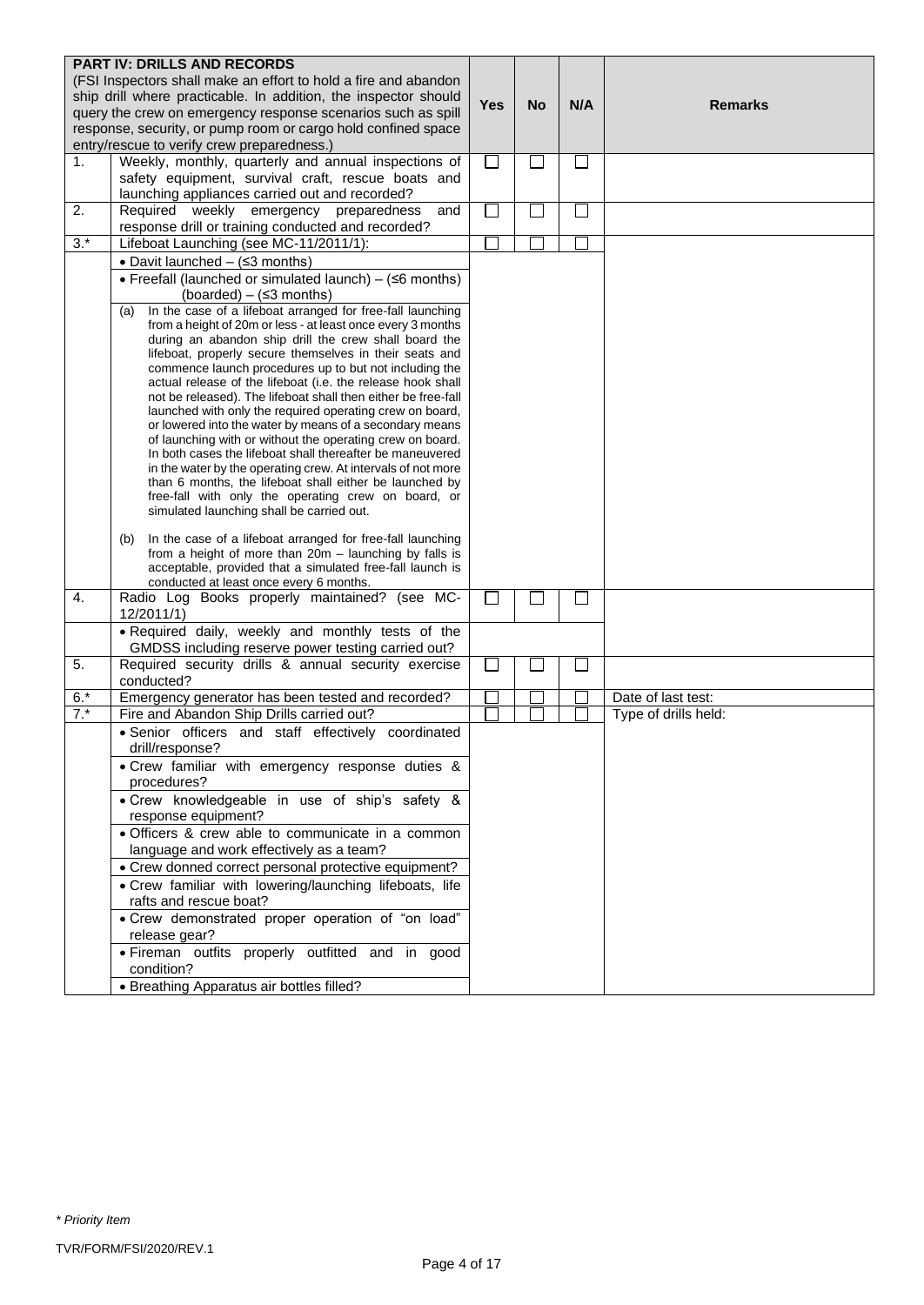## **Deficiencies / Observations / Comments - PART IV: DRILLS AND RECORDS**

|        | <b>PART V: OPERATIONAL TEST</b>                                | <b>Yes</b>                  | <b>No</b> | N/A                         | <b>Remarks</b> |
|--------|----------------------------------------------------------------|-----------------------------|-----------|-----------------------------|----------------|
| $1.*$  | Engine Room quick closing valves & emergency stop for<br>pumps |                             |           |                             |                |
| $2.*$  | <b>Emergency Fire Pump</b>                                     |                             |           |                             |                |
|        |                                                                |                             |           |                             |                |
|        | • Water pressure satisfactory?                                 |                             |           |                             |                |
|        | • Crew familiar with starting/operating procedures?            |                             |           |                             |                |
| $3.*$  | <b>Fire Screen Doors</b>                                       |                             |           |                             |                |
|        | • Free from manual hold backs?                                 |                             |           |                             |                |
|        | • Self closing doors close properly?                           |                             |           |                             |                |
| $4.*$  | <b>Fire Dampers</b>                                            |                             |           |                             |                |
|        | • Engine room dampers tested in good working order?            |                             |           |                             |                |
|        | • Stack dampers visually examined locally and tested to        |                             |           |                             |                |
|        | seal properly and are in good working order?                   |                             |           |                             |                |
|        | • Other fire dampers and ventilation closing appliances,       |                             |           |                             |                |
|        | including gaskets, handles and other mechanical                |                             |           |                             |                |
|        | mechanisms in good working condition and close                 |                             |           |                             |                |
|        | properly?                                                      |                             |           |                             |                |
| $5.*$  | Water tight door satisfactory?                                 |                             |           |                             |                |
| $6.*$  | Emergency shutdowns satisfactory?                              |                             |           |                             |                |
| $7.*$  | High bilge alarms satisfactory?                                |                             |           |                             |                |
| $8.*$  | Steering gear alarms satisfactory?                             |                             |           |                             |                |
| $9.*$  | Emergency lightings satisfactory?                              |                             |           |                             |                |
| $10.*$ | General alarm and engineer's alarm for unmanned                |                             |           |                             |                |
|        | machinery system working properly?                             |                             |           |                             |                |
| $11.*$ | Emergency generator has been tested and load<br>supplied?      | $\mathcal{L}_{\mathcal{A}}$ | $\Box$    | $\mathcal{L}_{\mathcal{A}}$ |                |
|        | • Starting arrangement working properly? (2 different          |                             |           |                             |                |
|        | sources of power for starting)                                 |                             |           |                             |                |
|        | • Ventilation and air supply system working properly?          |                             |           |                             |                |
|        | • Emergency switchboard in satisfactory condition?             |                             |           |                             |                |
|        | • Starting batteries and charging arrangements, where          |                             |           |                             |                |
|        | fitted, checked and charger operating correctly?               |                             |           |                             |                |
| $12.*$ | Oily Water Separation (OWS) system, including all              | $\Box$                      |           |                             |                |
|        | piping and solenoid valve arrangements in good                 |                             |           |                             |                |
|        | operable condition?                                            |                             |           |                             |                |
|        | • 15-ppm alarm and automatic closing system or pump            |                             |           |                             |                |
|        | shutdown working properly?                                     |                             |           |                             |                |
|        | • Free of leakages?                                            |                             |           |                             |                |
|        | • Three way valve operable?                                    |                             |           |                             |                |
|        | . No suspicious piping, flanges, and/or hoses?                 |                             |           |                             |                |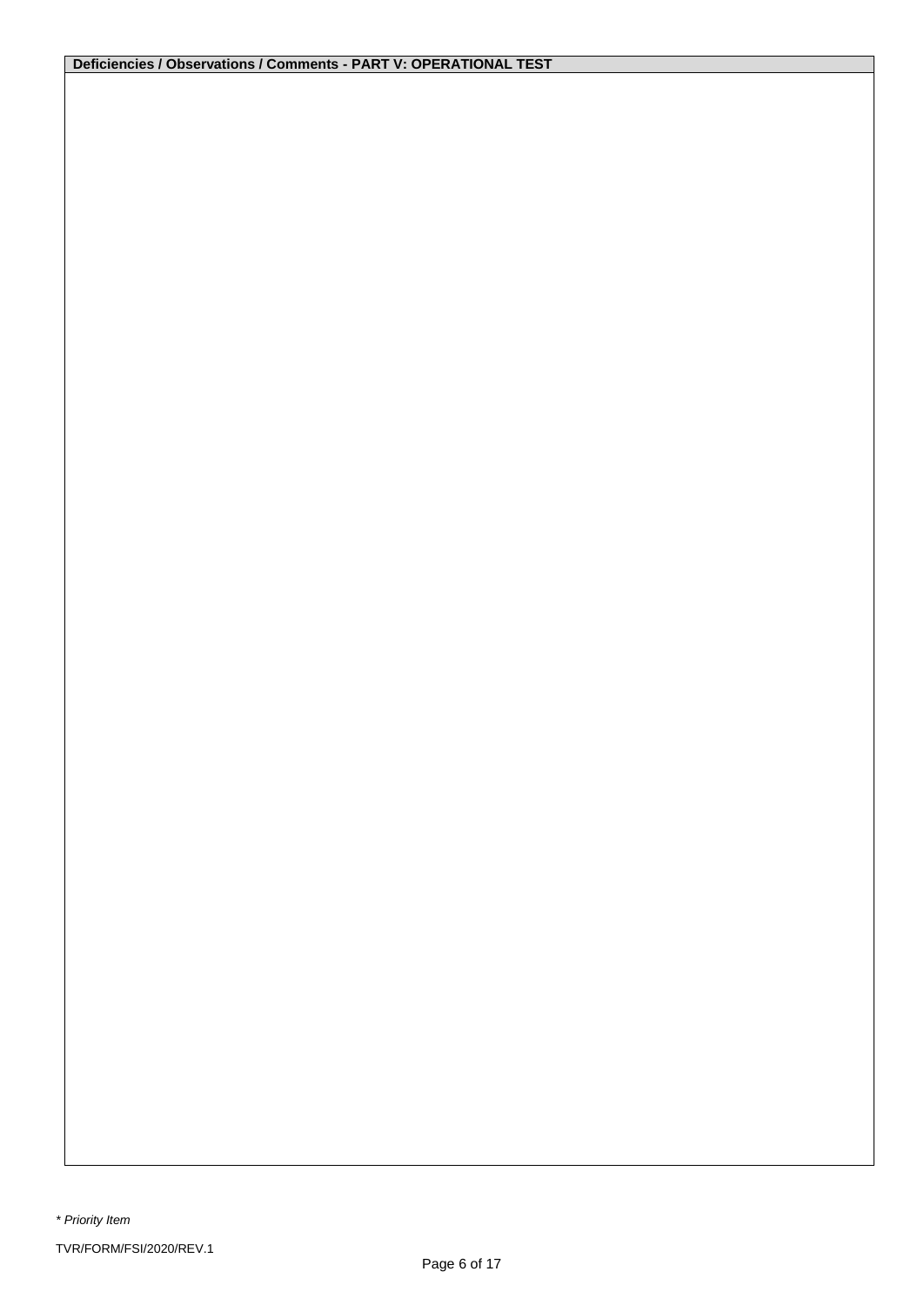|        | <b>PART VI: BRIDGE &amp; NAVIGATION EQUIPMENT</b><br>(The following navigation equipment operating properly?) | <b>Yes</b> | No | N/A          | <b>Remarks</b> |
|--------|---------------------------------------------------------------------------------------------------------------|------------|----|--------------|----------------|
| $1.*$  | Radars                                                                                                        |            |    |              |                |
|        | • 3GHz Radar / S-Band                                                                                         |            |    |              |                |
|        | • 9GHz Radar / X-Band                                                                                         |            |    |              |                |
|        | • ARPA and radar plotting facilities                                                                          |            |    |              |                |
| 2.     | Global Navigation Satellite System (see MC-12/2010/1)                                                         |            |    |              |                |
| 3.     | Magnetic compass (see MC-2/2011/1)                                                                            |            |    |              |                |
|        | • Visible form the steering position?                                                                         |            |    |              |                |
|        | · Updated calibration table available?                                                                        |            |    |              |                |
|        | • Compass error regularly checked and recorded?                                                               |            |    |              |                |
| 4.     | Gyro compass master and repeaters                                                                             |            |    |              |                |
|        | • Compass error regularly checked and recorded?                                                               |            |    |              |                |
| 5.     | Echo sounding device                                                                                          |            |    |              |                |
| 6.     | Course recorder                                                                                               |            |    |              |                |
| 7.     | Rate of Turn Indicator (≥50,000 GT)                                                                           |            |    |              |                |
| 8.     | Maneuvering characteristics                                                                                   |            |    |              |                |
| 9.     | Speed & distance indicator through the water (not GPS                                                         |            |    |              |                |
|        | over ground)                                                                                                  |            |    |              |                |
| $10.*$ | <b>VDR</b> or SVDR                                                                                            |            |    |              |                |
|        | • Annual examination and test conducted?                                                                      |            |    |              |                |
|        | • Maximum period between test is 18 months unless                                                             |            |    |              |                |
|        | certificate has been extended (MSC.1/Circ 1222)                                                               |            |    |              |                |
|        | • Three way valve operable?                                                                                   |            |    |              |                |
|        | . No suspicious piping, flanges, and/or hoses?                                                                |            |    |              |                |
| 11.    | AIS (see MC-23/2012/1)                                                                                        |            |    |              |                |
| 12.    | SART (Battery not expired)                                                                                    |            |    |              |                |
| 13.    | EPIRB (Battery not expired)                                                                                   |            |    |              |                |
|        | • Capable of floating free?                                                                                   |            |    |              |                |
|        | · Hydrostatic release valid?                                                                                  |            |    |              |                |
|        | • Annual test done?                                                                                           |            |    |              |                |
| 14.    | Distress & Emergency Equipment stowed on or near the                                                          | $\sim$     |    | $\mathsf{L}$ |                |
|        | bridge?                                                                                                       |            |    |              |                |
|        | • Red parachute flares (12)?                                                                                  |            |    |              |                |
|        | • Line Throwing rockets?                                                                                      |            |    |              |                |
|        | • Life jackets?                                                                                               |            |    |              |                |
|        | • Exposure suits?                                                                                             |            |    |              |                |
| 15.    | <b>VHF/Portables</b>                                                                                          |            |    |              |                |
| 16.    | <b>NAVTEX</b>                                                                                                 |            |    |              |                |
| 17.    | <b>GMDSS</b>                                                                                                  |            |    |              |                |
| 18.    | Navigation lights including duplication and failure alarm                                                     |            |    |              |                |
| $19.*$ | Charts & Publications (see MC-1/2011/1)                                                                       |            |    |              |                |
|        | · Nautical publications, including sailing directions, list                                                   |            |    |              |                |
|        | of lights, tide tables, notice to mariners and other                                                          |            |    |              |                |
|        | publications for intended voyage on board and current                                                         |            |    |              |                |
|        | to the latest editions and corrections?                                                                       |            |    |              |                |
|        | • Nautical charts updated to the latest available notice<br>to mariners?                                      |            |    |              |                |
|        | • Current chart catalog provided?                                                                             |            |    |              |                |
|        | . If equipped with ECDIS as primary only, backup                                                              |            |    |              |                |
|        | current paper charts provided?                                                                                |            |    |              |                |
|        | . If equipped with ECDIS as backup also, evidence of                                                          |            |    |              |                |
|        | proper training provided?                                                                                     |            |    |              |                |
|        | • Officers hold ECDIS training certificates as required?                                                      |            |    |              |                |
|        | . Illustrated table of life saving signals posted on the                                                      |            |    |              |                |
|        | bridge?                                                                                                       |            |    |              |                |
| 20.    | ECDIS, if equipped, is up-to-date and crew familiar with                                                      | ×.         |    | $\Box$       |                |
|        | use?                                                                                                          |            |    |              |                |
| 21.    | Berth to berth passage plan available including Under                                                         | П          | I. | П            |                |
|        | Keel Clearance?                                                                                               |            |    |              |                |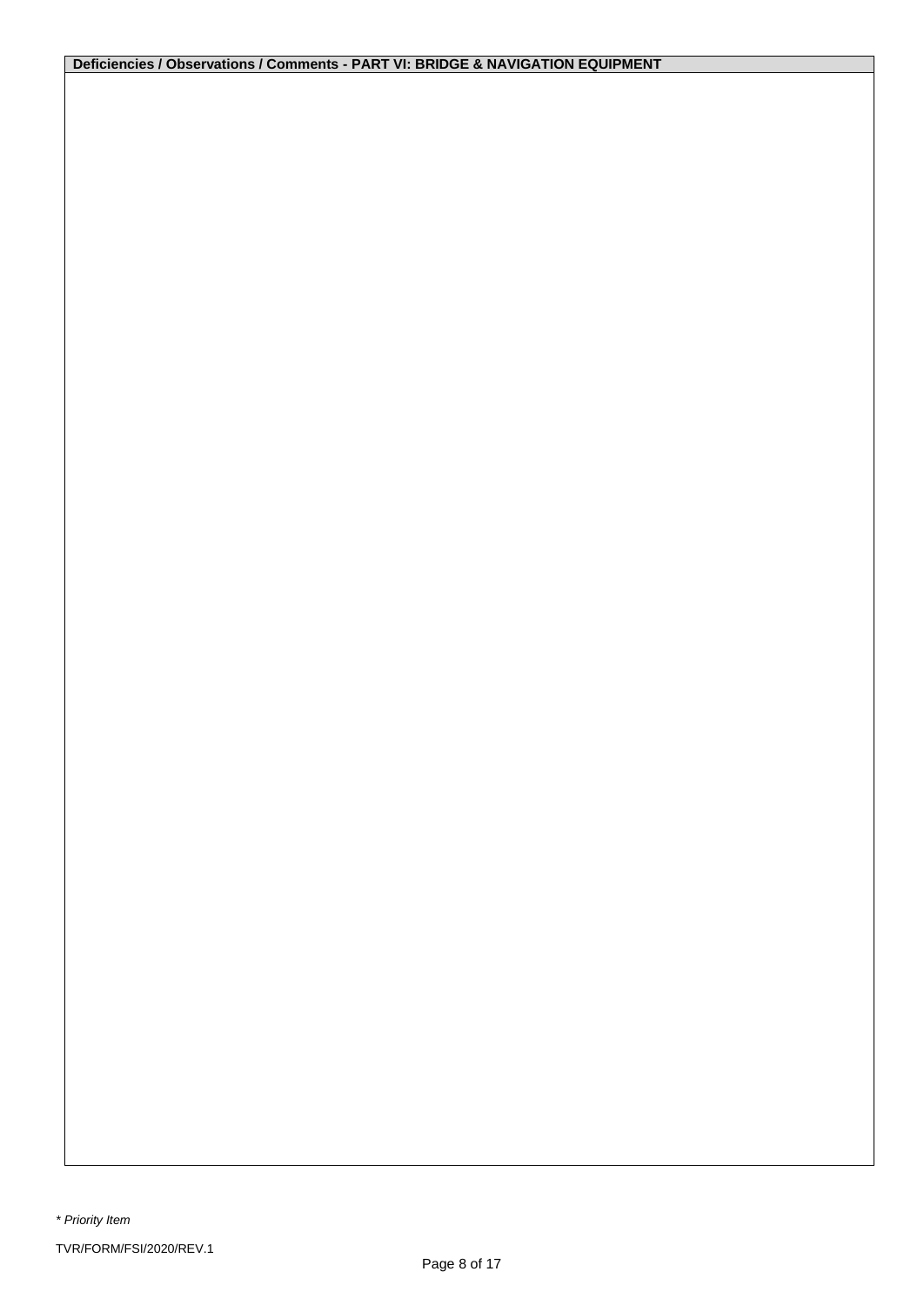|               | PART VII: CREW ACCOMMODATIONS & GENERAL                                                                | <b>Yes</b>    | <b>No</b>      | N/A          | <b>Remarks</b> |
|---------------|--------------------------------------------------------------------------------------------------------|---------------|----------------|--------------|----------------|
| <b>SAFETY</b> |                                                                                                        |               |                |              |                |
| 1.            | Galley & food                                                                                          |               |                |              |                |
|               | · Food storage adequate?                                                                               |               |                |              |                |
|               | • Spaces free from insects, rodents, and other pests?                                                  |               |                |              |                |
|               | • Galley range hood and grease traps clean and free of<br>grease?                                      |               |                |              |                |
|               | · Galley fire suppression systems serviced and                                                         |               |                |              |                |
|               | operable (if fitted)?                                                                                  |               |                |              |                |
| 2.            | Hoses & deck fittings for receiving and producing                                                      | $\sim$        |                |              |                |
|               | potable water in acceptable condition?                                                                 |               |                |              |                |
| 3.            | Accommodations<br>MC-7/2012/1<br>and<br>MC-<br>(see                                                    | $\mathcal{A}$ | $\mathbb{R}^n$ | L            |                |
|               | 13/2010/1)                                                                                             |               |                |              |                |
|               | • Spaces clean and in habitable condition?                                                             |               |                |              |                |
|               | · Ventilation & heating in accommodation spaces                                                        |               |                |              |                |
|               | adequate?                                                                                              |               |                |              |                |
|               | • Lighting adequate?                                                                                   |               |                |              |                |
|               | • Sanitary facilities, including sinks, toilets and showers                                            |               |                |              |                |
|               | clean and in acceptable condition?                                                                     |               |                |              |                |
|               | · Shipboard working arrangement table posted and                                                       |               |                |              |                |
|               | contains required information?                                                                         |               |                |              |                |
|               | · Ship specific SOLAS training manuals available in                                                    |               |                |              |                |
|               | each crew mess and recreation room, or in each crew                                                    |               |                |              |                |
|               | cabin and in the language of the crew?                                                                 |               |                |              |                |
|               | · Legible, up-to-date fire control plans posted in<br>accommodation spaces and stored in weather tight |               |                |              |                |
|               | containers outside deckhouse?                                                                          |               |                |              |                |
| 4.            | Hospital (see MC-2/2007/12/2 and MC-14/2011/1)                                                         |               |                |              |                |
|               | . If provided, is the hospital clean, properly equipped                                                |               |                |              |                |
|               | and ready for use?                                                                                     |               |                |              |                |
|               | • Medical chest complete and inventory current?                                                        |               |                |              |                |
| $5.*$         | Escape ways accessible, free of obstructions, properly                                                 | П             | $\mathbb{R}^n$ | $\Box$       |                |
|               | lighted?                                                                                               |               |                |              |                |
| 6.            | IMO symbols used for marking escape ways and                                                           | $\Box$        | П              | $\mathsf{L}$ |                |
|               | locations of emergency equipment?                                                                      |               |                |              |                |
| $7.*$         | Pilot ladders and related boarding arrangements clean                                                  |               |                |              |                |
|               | and in good condition?                                                                                 |               |                |              |                |
|               | Deficiencies / Observations / Comments - PART VII: CREW ACCOMMODATIONS & GENERAL SAFETY                |               |                |              |                |
|               |                                                                                                        |               |                |              |                |
|               |                                                                                                        |               |                |              |                |
|               |                                                                                                        |               |                |              |                |
|               |                                                                                                        |               |                |              |                |
|               |                                                                                                        |               |                |              |                |
|               |                                                                                                        |               |                |              |                |
|               |                                                                                                        |               |                |              |                |
|               |                                                                                                        |               |                |              |                |
|               |                                                                                                        |               |                |              |                |
|               |                                                                                                        |               |                |              |                |
|               |                                                                                                        |               |                |              |                |
|               |                                                                                                        |               |                |              |                |
|               |                                                                                                        |               |                |              |                |
|               |                                                                                                        |               |                |              |                |
|               |                                                                                                        |               |                |              |                |
|               |                                                                                                        |               |                |              |                |
|               |                                                                                                        |               |                |              |                |
|               |                                                                                                        |               |                |              |                |
|               |                                                                                                        |               |                |              |                |
|               |                                                                                                        |               |                |              |                |
|               |                                                                                                        |               |                |              |                |
|               |                                                                                                        |               |                |              |                |
|               |                                                                                                        |               |                |              |                |
|               |                                                                                                        |               |                |              |                |
|               |                                                                                                        |               |                |              |                |
|               |                                                                                                        |               |                |              |                |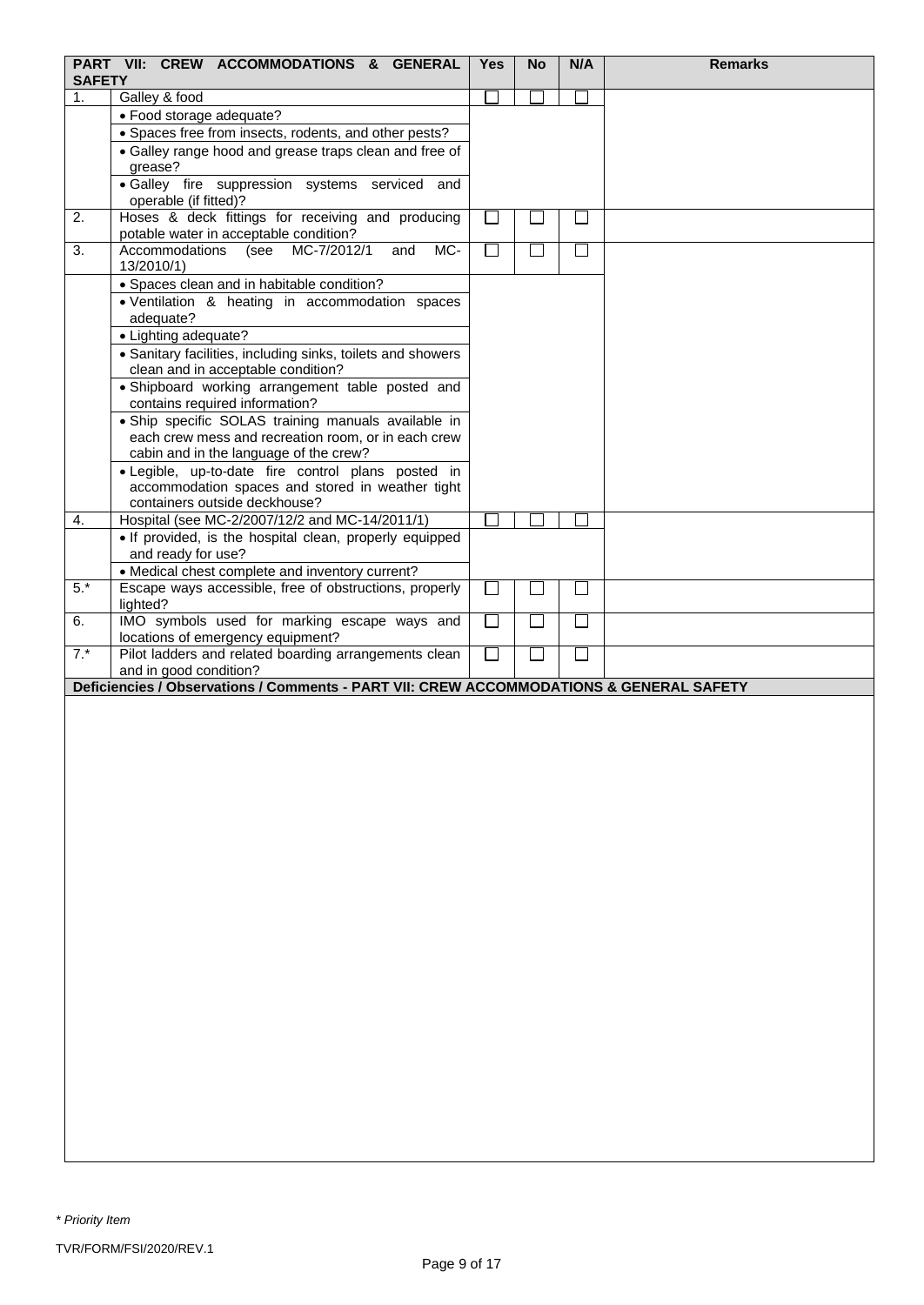|       | <b>PART VIII: LIFESAVING APPLIANCES</b>                                                                                    | <b>Yes</b> | <b>No</b>                | N/A           | <b>Remarks</b> |
|-------|----------------------------------------------------------------------------------------------------------------------------|------------|--------------------------|---------------|----------------|
| 1.    | Life buoys with reflective tape, markings, lights and                                                                      |            |                          |               |                |
|       | smoke signals on board in required number/locations?                                                                       |            |                          |               |                |
| 2.    | Required numbers of lifejackets with whistles, retro-                                                                      | $\Box$     | $\mathbb{R}^n$           | H.            |                |
|       | reflective material and lights available and in good                                                                       |            |                          |               |                |
| $3.*$ | condition?<br>Required number of immersion suits and thermal                                                               | $\Box$     | $\Box$                   | $\Box$        |                |
|       | protective aids available, proper size for crew, and                                                                       |            |                          |               |                |
|       | serviced as per manufacturer's specs (≤3 years)?                                                                           |            |                          |               |                |
| 4.    | Muster lists and emergency instructions provided to                                                                        |            | $\sim$                   | $\mathcal{L}$ |                |
|       | crew and posted on the bridge, engine room and                                                                             |            |                          |               |                |
|       | accommodations?                                                                                                            |            |                          |               |                |
| 5.    | Operating instructions for lifesaving appliances posted<br>on scene under emergency illumination?                          | $\sim$     |                          | $\mathbf{I}$  |                |
| $6.*$ | Lifeboats, Rescue Boat, Launching Appliances                                                                               |            |                          |               |                |
|       | • Lifeboat davits, limit switches, fall, sheaves, winches,                                                                 |            |                          |               |                |
|       | brakes and associated equipment in satisfactory                                                                            |            |                          |               |                |
|       | condition? No wastage, doublers or fractures.                                                                              |            |                          |               |                |
|       | • Wire falls renewed at intervals not exceeding 5 years?                                                                   |            |                          |               |                |
|       | • On-load release gear overhauled and tested at 5-year                                                                     |            |                          |               |                |
|       | intervals?                                                                                                                 |            |                          |               |                |
|       | • Lifeboat hulls, rudders, propellers and other fittings in<br>satisfactory condition?                                     |            |                          |               |                |
|       | • Lifeboat<br>and<br>engines<br>rescue<br>boat<br>operate                                                                  |            |                          |               |                |
|       | satisfactorily?                                                                                                            |            |                          |               |                |
|       | · Lifeboat inventory complete and in good condition                                                                        |            |                          |               |                |
|       | (spot check)?                                                                                                              |            |                          |               |                |
|       | • Rescue boats in good condition?<br>Life rafts                                                                            |            |                          |               |                |
| $7.*$ | • Life rafts stowed properly and capable of floating free?                                                                 |            |                          |               |                |
|       | • Life rafts painters and hydrostatic releases properly                                                                    |            |                          |               |                |
|       | connected via a weak link?                                                                                                 |            |                          |               |                |
| 8.    | Embarkation ladders in good condition including forward                                                                    |            | $\overline{\phantom{a}}$ | $\mathbf{I}$  |                |
|       | ladder?                                                                                                                    |            |                          |               |                |
|       | • Ladders reach water level in light ship condition?                                                                       |            |                          |               |                |
|       | • All embarkation areas properly illuminated?<br>Deficiencies / Observations / Comments - PART VIII: LIFESAVING APPLIANCES |            |                          |               |                |
|       |                                                                                                                            |            |                          |               |                |
|       |                                                                                                                            |            |                          |               |                |
|       |                                                                                                                            |            |                          |               |                |
|       |                                                                                                                            |            |                          |               |                |
|       |                                                                                                                            |            |                          |               |                |
|       |                                                                                                                            |            |                          |               |                |
|       |                                                                                                                            |            |                          |               |                |
|       |                                                                                                                            |            |                          |               |                |
|       |                                                                                                                            |            |                          |               |                |
|       |                                                                                                                            |            |                          |               |                |
|       |                                                                                                                            |            |                          |               |                |
|       |                                                                                                                            |            |                          |               |                |
|       |                                                                                                                            |            |                          |               |                |
|       |                                                                                                                            |            |                          |               |                |
|       |                                                                                                                            |            |                          |               |                |
|       |                                                                                                                            |            |                          |               |                |
|       |                                                                                                                            |            |                          |               |                |
|       |                                                                                                                            |            |                          |               |                |
|       |                                                                                                                            |            |                          |               |                |
|       |                                                                                                                            |            |                          |               |                |
|       |                                                                                                                            |            |                          |               |                |
|       |                                                                                                                            |            |                          |               |                |
|       |                                                                                                                            |            |                          |               |                |
|       |                                                                                                                            |            |                          |               |                |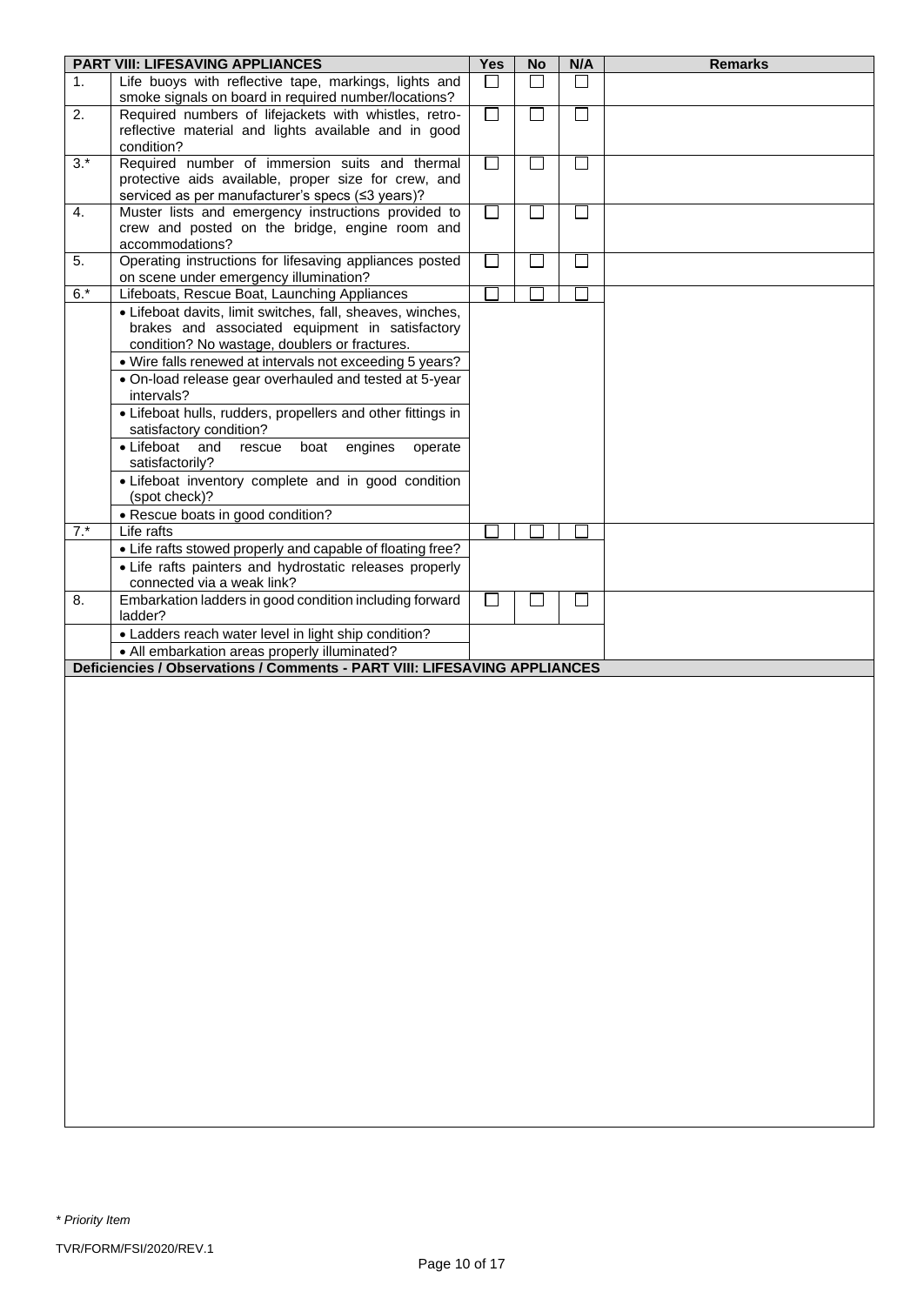|                | <b>PART IX: FIREFIGHTING EQUIPMENT</b>                                   | Yes | <b>No</b> | N/A           | <b>Remarks</b>      |
|----------------|--------------------------------------------------------------------------|-----|-----------|---------------|---------------------|
| 1 <sub>1</sub> | Weekly, monthly and quarterly maintenance, testing                       | □   | $\Box$    | П             |                     |
|                | and inspection of fire detection, extinguishing systems                  |     |           |               |                     |
|                | and appliances carried out and recorded by crew? (see                    |     |           |               |                     |
|                | MC-7/2011/1)                                                             |     |           |               |                     |
| 2.             | Portable fire extinguishers                                              |     |           |               | <b>Annual Date:</b> |
|                | · Surveyed annually and contents verified (weighted                      |     |           |               | Bi-annual Date:     |
|                | etc.) biennially?                                                        |     |           |               |                     |
|                | • In correct locations as per fire control plan and in good              |     |           |               |                     |
|                | condition?                                                               |     |           |               |                     |
|                | • Required number of spares provided?                                    |     |           |               |                     |
| $3.*$          | Fire Main and Stations                                                   |     |           |               |                     |
|                | . Fire pumps in proper working condition and deliver                     |     |           |               |                     |
|                | adequate water pressure?                                                 |     |           |               |                     |
|                | · Piping, couplings and valves free of corrosion,                        |     |           |               |                     |
|                | doublers and soft patches? No leaks?                                     |     |           |               |                     |
|                | · Stations: Hose, nozzle and spanner? Nozzle spray                       |     |           |               |                     |
|                | adjustments workable and hoses not deteriorated?                         |     |           |               |                     |
| 4.             | Foam analyzed within required intervals? (3 years for                    | П   |           | $\mathcal{L}$ |                     |
|                | new foam concentrates stored on board; 1 year                            |     |           |               |                     |
|                | thereafter)                                                              |     |           |               |                     |
| $5.*$          | Paint locker fire extinguishing system installed?                        |     |           |               |                     |
|                | • All paint properly stored in the pain locker? (see MC-                 |     |           |               |                     |
|                | 14/2010/1)                                                               |     |           |               |                     |
| 6.             | Emergency Escape Breathing Devices (EEBDs) in good                       | J.  |           | T.            |                     |
|                | condition?                                                               |     |           |               |                     |
| 7.             | International<br>shore<br>connection<br>available<br>(bolts)             | ٦   |           | П             |                     |
|                | included)?                                                               |     |           |               |                     |
|                | Deficiencies / Observations / Comments - PART IX: FIREFIGHTING EQUIPMENT |     |           |               |                     |
|                |                                                                          |     |           |               |                     |
|                |                                                                          |     |           |               |                     |
|                |                                                                          |     |           |               |                     |
|                |                                                                          |     |           |               |                     |
|                |                                                                          |     |           |               |                     |
|                |                                                                          |     |           |               |                     |
|                |                                                                          |     |           |               |                     |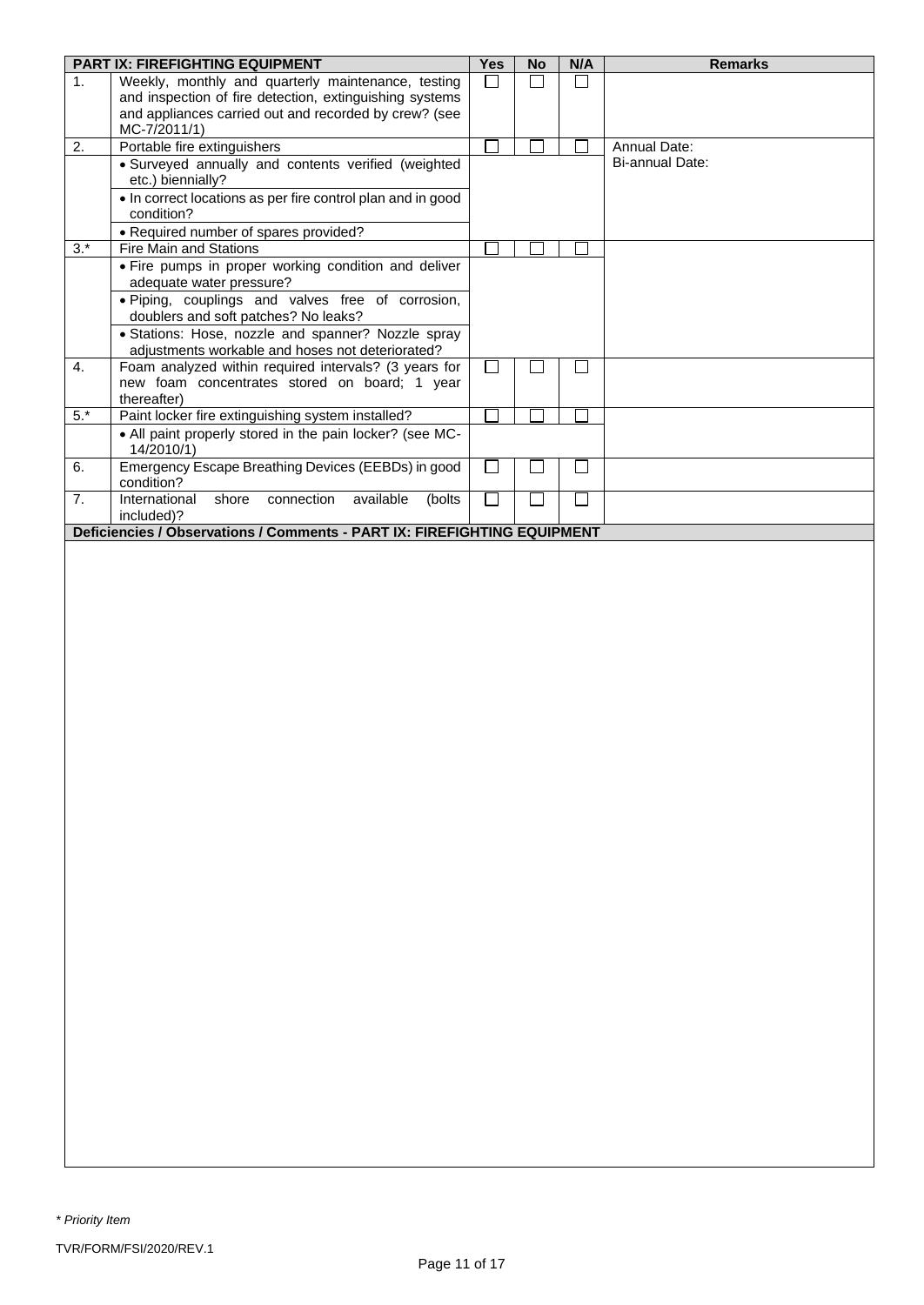|                | <b>PART X: HULL</b>                                                                             | Yes                      | <b>No</b>    | N/A                         | <b>Remarks</b> |
|----------------|-------------------------------------------------------------------------------------------------|--------------------------|--------------|-----------------------------|----------------|
| $\mathbf{1}$ . | Plimsoll<br>mark<br>properly<br>painted,<br>marked<br>and                                       | $\overline{\phantom{a}}$ | $\mathsf{L}$ | $\mathbf{L}$                |                |
| 2.             | corresponding to the Loadline certificate<br>Draft marks properly marked and painted on bow and | $\Box$                   | h.           | $\Box$                      |                |
|                | stern?                                                                                          |                          |              |                             |                |
| 3.             | Condition of shell plating satisfactory?                                                        |                          |              |                             |                |
|                | • Shell plating pitted or corroded?                                                             |                          |              |                             |                |
|                | • Major indents in the shell plates?                                                            |                          |              |                             |                |
|                | • Improper repairs or doublers?                                                                 |                          |              |                             |                |
| 4.             | Openings in hull satisfactory?                                                                  |                          |              |                             |                |
|                | • Structure of side shell doors and/or bow/stern doors                                          |                          |              |                             |                |
|                | sound and gaskets satisfactory?                                                                 |                          |              |                             |                |
|                | • Cleats and closing appliance satisfactory?                                                    |                          |              |                             |                |
|                | • Alarms including remote locations in good working<br>order?                                   |                          |              |                             |                |
| 5.             | Condition of deck plating satisfactory?                                                         |                          |              |                             |                |
|                | • Alarms including remote locations in good working<br>order?                                   |                          |              |                             |                |
|                | • Is there any damage, pitting or heavy corrosion?                                              |                          |              |                             |                |
| $6.*$          | Condition of hatch covers satisfactory?                                                         |                          |              |                             |                |
|                | · Gasket, channel, clamps in good condition?                                                    |                          |              |                             |                |
|                | · Water-tight?                                                                                  |                          |              |                             |                |
|                | • Non-return valves in good condition?                                                          |                          |              |                             |                |
| 7.             | Condition of rails/bulwarks, doors and their supports<br>satisfactory?                          | $\sim$                   |              |                             |                |
|                | • Doors in guardrail/bulwarks in good condition?                                                |                          |              |                             |                |
| 8.             | All deckhouses, superstructure & their closing<br>appliances satisfactory?                      | $\sim$                   |              | $\mathcal{L}_{\mathcal{A}}$ |                |
| 9.             | Small hatches and closing arrangements in good<br>condition?                                    | $\Box$                   |              |                             |                |
|                | . Covers cleats, gaskets and hinges in satisfactory<br>condition?                               |                          |              |                             |                |
| 10.            | Deck scupper pipes free of obstructions and in good<br>condition?                               | $\Box$                   | $\sim$       | $\Box$                      |                |
| $11.*$         | Air pipes/closing appliances in acceptable condition &<br>operable?                             | $\Box$                   |              | $\Box$                      |                |
|                | • Flame screen fitted in oil tank air pipes?                                                    |                          |              |                             |                |
| 12.            | Ventilation trunks in satisfactory condition?                                                   |                          |              |                             |                |
| $13.*$         | doors/rubber gaskets<br>Watertight<br>in<br>satisfactory<br>condition?                          |                          |              |                             |                |
|                | • Cleats in place and in suitable condition?                                                    |                          |              |                             |                |
|                | • Gasket in place and sufficient for watertightness?                                            |                          |              |                             |                |
| 14.            | Windows and portholes/side scuttles acceptable?                                                 |                          |              |                             |                |
|                | • Glass & closing appliances in satisfactory condition?                                         |                          |              |                             |                |
|                | • Deadlights in place or available?                                                             |                          |              |                             |                |
| 15.            | mooring<br>Anchors,<br>windlasses<br>arrangements<br>&<br>satisfactory?                         | $\sim$                   |              |                             |                |
|                | • Anchors and chain in good condition?                                                          |                          |              |                             |                |
|                | • Windlass in good operable condition?                                                          |                          |              |                             |                |
|                | • Mooring winches in good operable condition?                                                   |                          |              |                             |                |
|                | • Sufficient mooring ropes and in good condition?                                               |                          |              |                             |                |
|                | • Hydraulic piping in good condition and free of leaks?                                         |                          |              |                             |                |
| 16.            | Maintenance of masts, cranes and rigging satisfactory?                                          |                          |              |                             |                |
|                | • Cargo gear register available and signed off?                                                 |                          |              |                             |                |
| 17.            | Electrical systems and cables on deck & masts in<br>acceptable condition?                       |                          |              |                             |                |
|                | • Cables protected and properly secured?                                                        |                          |              |                             |                |
|                | • Equipment protected and in acceptable condition?                                              |                          |              |                             |                |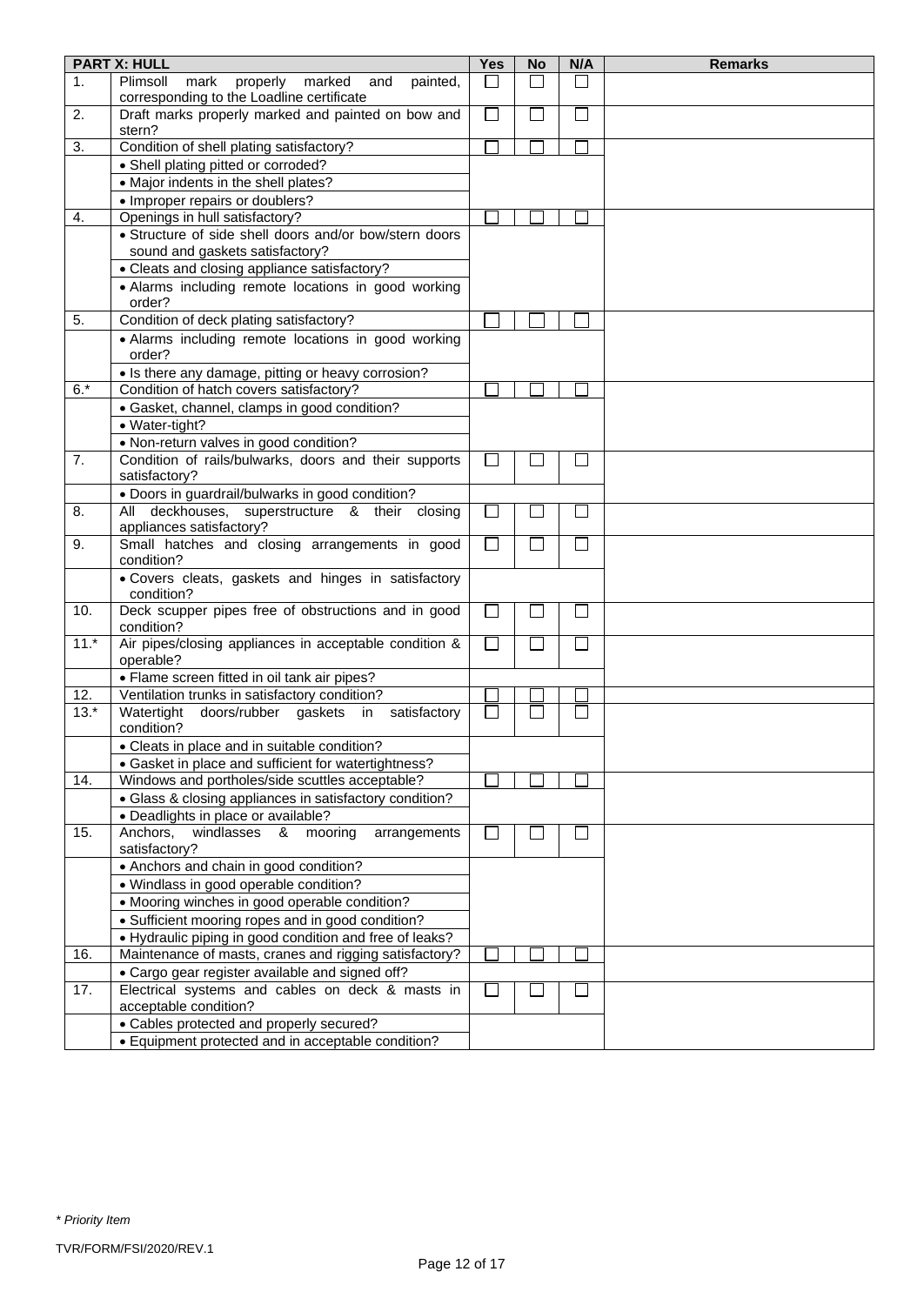|        | <b>ALL TANK VESSELS:</b>                                                              |        |                       |  |  |  |  |  |
|--------|---------------------------------------------------------------------------------------|--------|-----------------------|--|--|--|--|--|
| 18.    | Fore and aft walkways and gangways in acceptable<br>condition?                        |        |                       |  |  |  |  |  |
| 19.    | Cargo & ballast deck lines in good condition & free of<br>leakages?                   |        |                       |  |  |  |  |  |
| $20.*$ | Pressure/Vacuum (PV) valves free of leakages, working<br>and in acceptable condition? |        |                       |  |  |  |  |  |
| 21.    | Flame screen installed in PV breaker?                                                 |        |                       |  |  |  |  |  |
| 22.    | Emergency towing arrangement fitted and in acceptable<br>condition?                   |        |                       |  |  |  |  |  |
| $23.*$ | Pump room clean and in satisfactory condition?                                        |        |                       |  |  |  |  |  |
|        | • Fire extinguishing systems satisfactory?                                            |        | <b>Confined Space</b> |  |  |  |  |  |
|        | . Pump room safety equipment in good condition?                                       |        | entry precautions     |  |  |  |  |  |
|        | • No cargo pump leaks?                                                                | taken? |                       |  |  |  |  |  |
| 24.    | Cargo control room equipment in good workable<br>condition?                           |        |                       |  |  |  |  |  |
|        | • Gauges operable and giving the proper indications?                                  |        |                       |  |  |  |  |  |
|        | • Is there any damage, pitting or heavy corrosion?                                    |        |                       |  |  |  |  |  |
|        | Deficiencies / Observations / Comments - PART X: HULL                                 |        |                       |  |  |  |  |  |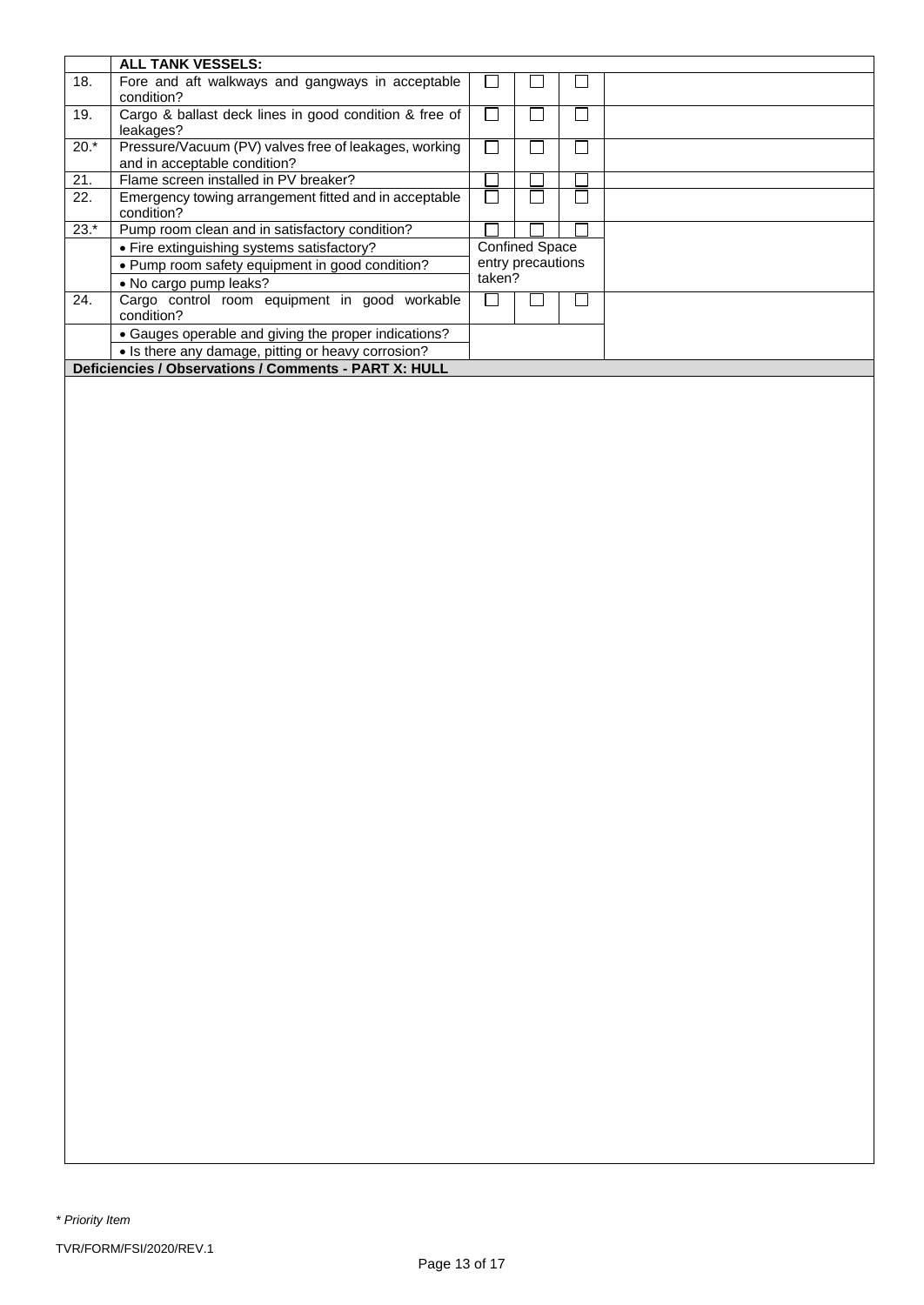|           | PART XI: MACHINERY AND ELECTRICAL                                                                     | Yes    | <b>No</b> | N/A                         | <b>Remarks</b> |
|-----------|-------------------------------------------------------------------------------------------------------|--------|-----------|-----------------------------|----------------|
| 1.        | <b>Engine Control Room</b>                                                                            |        |           |                             |                |
|           | • Main & Auxiliary panels in good condition?                                                          |        |           |                             |                |
|           | • Switchboard gauges in good working condition?                                                       |        |           |                             |                |
|           | • Generator controls in good condition?                                                               |        |           |                             |                |
|           | • Insulation matting in front of switchboards?                                                        |        |           |                             |                |
| 2.        | Emergency lights marked?                                                                              |        |           |                             |                |
| 3.        | Electrical Cables - properly fastened, no broken fittings                                             | $\Box$ |           |                             |                |
|           | & no cables with bare ends and in good condition?                                                     |        |           |                             |                |
| $4.*$     | Main engine free of oil and water leakages?                                                           |        |           |                             |                |
|           | • Exhaust gas system lagging in good condition?                                                       |        |           |                             |                |
|           | • Fuel piping double walled?                                                                          |        |           |                             |                |
| $5.*$     | Fuel systems in satisfactory operable condition?                                                      |        |           |                             |                |
|           | • Fuel oil pipes and valves free of leakages?                                                         |        |           |                             |                |
| $6.*$     | Auxiliary engines/generators<br>in<br>good<br>operating                                               | $\Box$ |           |                             |                |
|           | condition?                                                                                            |        |           |                             |                |
|           | • Free of water and oil leaks?                                                                        |        |           |                             |                |
|           | • Double wall fuel pipes fitted and in good condition?                                                |        |           |                             |                |
|           | • Exhaust system lagging in good condition?                                                           |        |           |                             |                |
| 7.        | Boilers and steam systems appear satisfactory and free                                                | $\Box$ |           |                             |                |
|           | of excessive leakages?                                                                                |        |           |                             |                |
|           | · Lagging on boiler exhaust and steam lines appear                                                    |        |           |                             |                |
|           | satisfactory?                                                                                         |        |           |                             |                |
| 8.        | Exhaust manifold and exhaust lines in satisfactory                                                    | $\Box$ |           | $\Box$                      |                |
|           | condition?                                                                                            |        |           |                             |                |
|           | • All necessary lagging in place and in satisfactory                                                  |        |           |                             |                |
|           | condition?                                                                                            |        |           |                             |                |
| 9.<br>10. | Engine room vent & ducting systems in good condition?                                                 | □      |           |                             |                |
|           | Bilge and ballast pumps in good operable condition?<br>. Pumps, valves and piping free of patches and |        |           |                             |                |
|           | leakages?                                                                                             |        |           |                             |                |
| 11.       | Feed & cooling pumps, piping and valves in good                                                       | $\Box$ |           |                             |                |
|           | condition?                                                                                            |        |           |                             |                |
| $12.*$    | Shipboard waste incinerator satisfactory and in good                                                  | $\Box$ |           | $\mathcal{L}_{\mathcal{A}}$ |                |
|           | operable condition?                                                                                   |        |           |                             |                |
| 13.       | Purifiers and Purifier space satisfactory?                                                            | Ξ      |           |                             |                |
|           | • Purifiers clean and free of leakages?                                                               |        |           |                             |                |
|           | • Purifier room(s) free of fire hazards?                                                              |        |           |                             |                |
| 14.       | Fresh water coolers free of leakages?                                                                 |        |           |                             |                |
| 15.       | Air compressors & piping, valves in good condition?                                                   |        |           |                             |                |
| $16.*$    | Engine room firefighting equipment satisfactory?                                                      |        |           |                             |                |
|           | • Fixed system in operable condition?                                                                 |        |           |                             |                |
|           | • Fire hoses in good condition & connected to hydrants?                                               |        |           |                             |                |
|           | . Piping & hydrants in good condition & free of                                                       |        |           |                             |                |
|           | leakages?                                                                                             |        |           |                             |                |
|           | · Portable & non-portable extinguishers charged & in                                                  |        |           |                             |                |
| $17.*$    | acceptable condition?                                                                                 |        |           |                             |                |
|           | Engine room bilges & other machinery areas free of oil,<br>debris and other fire hazards?             | $\Box$ |           | $\mathcal{L}_{\mathcal{A}}$ |                |
| 18.       | Marine sanitation device in satisfactory condition?                                                   |        |           |                             |                |
|           | <b>ALL TANK VESSELS:</b>                                                                              |        |           |                             |                |
| 19.       | Cargo pumps & their prime movers in satisfactory                                                      | I.     |           |                             |                |
|           | condition?                                                                                            |        |           |                             |                |
|           | • Pump, valves & piping free of leakages?                                                             |        |           |                             |                |
| $20.*$    | Inert gas system working properly?                                                                    |        |           |                             |                |
|           | • Oxygen indication & control working properly?                                                       |        |           |                             |                |
|           | • Deck-seal in satisfactory condition?                                                                |        |           |                             |                |
| $21.*$    | ODM device in operable condition, including indicators?                                               |        |           |                             |                |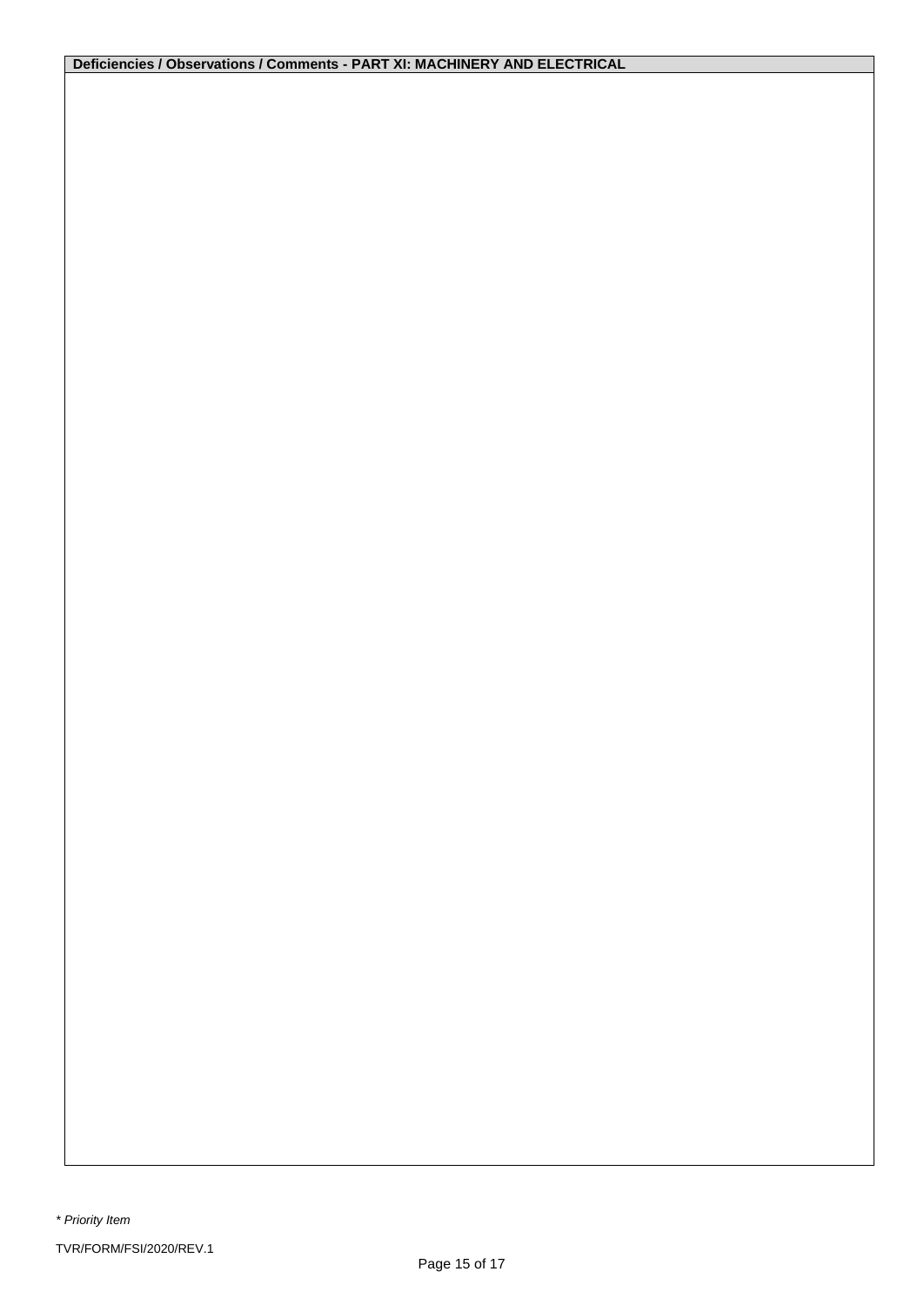| $(Type: \Box$ Piston $\Box$ Rotary Vane)                                                                                                     |  |  |  |  |
|----------------------------------------------------------------------------------------------------------------------------------------------|--|--|--|--|
|                                                                                                                                              |  |  |  |  |
| $1.*$<br>Full movement of rudder verified (35 port to 30<br>starboard)?                                                                      |  |  |  |  |
| $2.*$<br>Steering linkage in satisfactory condition & operating<br>properly?                                                                 |  |  |  |  |
| $3.*$<br>System free of excessive leaks?                                                                                                     |  |  |  |  |
| $4.*$<br>Means of communication between the navigation bridge<br>& the steering compartment satisfactory?                                    |  |  |  |  |
| $5.*$<br>Changeover procedure diagrams posted?                                                                                               |  |  |  |  |
| • Easy to follow?                                                                                                                            |  |  |  |  |
| • Officers familiar with changeover procedures?                                                                                              |  |  |  |  |
| $6.*$<br>Emergency steering system operating properly?                                                                                       |  |  |  |  |
| $7.*$<br>Heading information displayed visually at emergency<br>steering position (required onboard vessels built after 1<br>February 1992)? |  |  |  |  |
| Deficiencies / Observations / Comments - PART XII: STEERING                                                                                  |  |  |  |  |